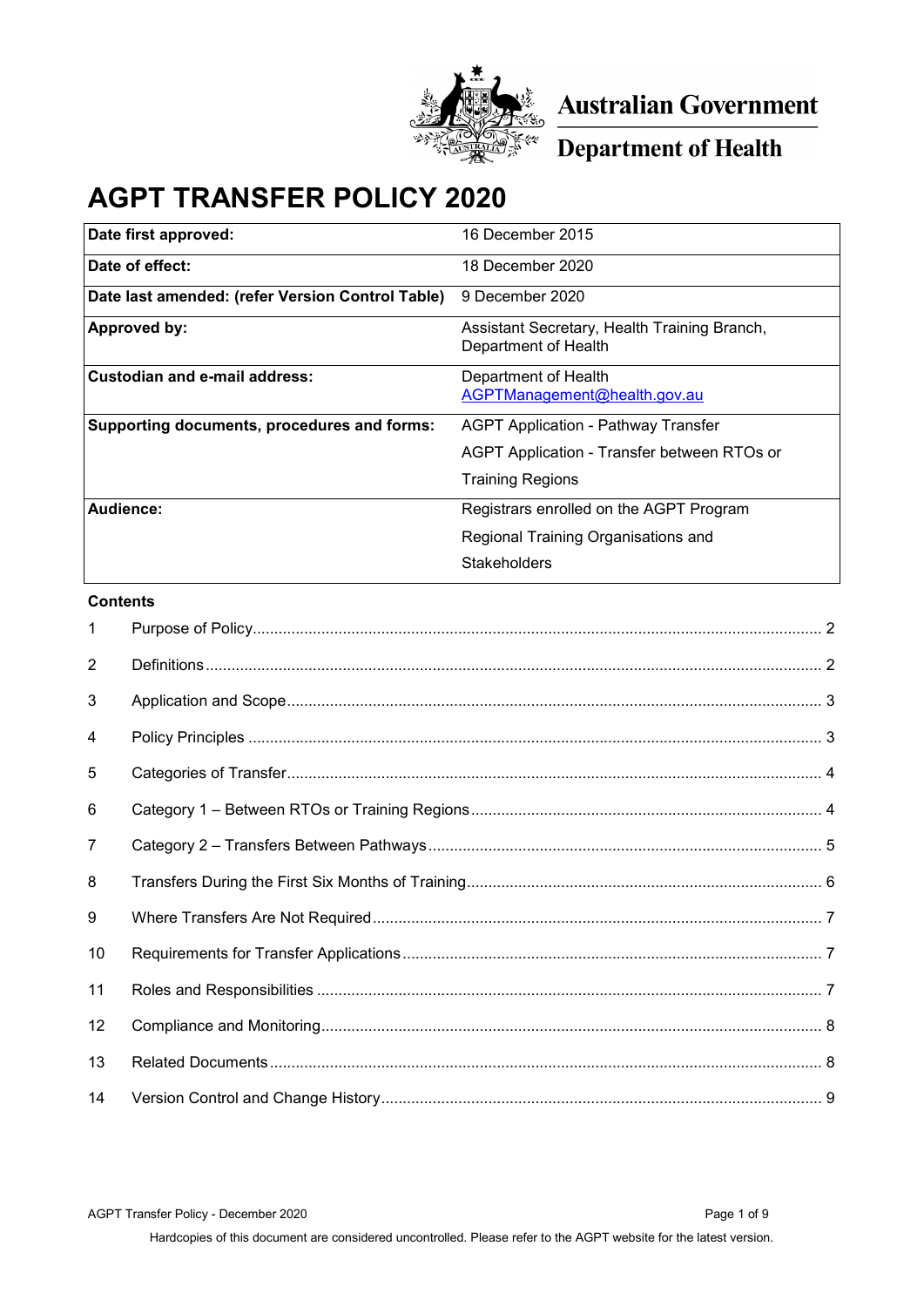## <span id="page-1-0"></span>**1 Purpose of Policy**

1.1 The purpose of this Policy is to manage the transfer of registrars between Regional Training Organisations (RTOs) or Training Regions and/or pathways on the Australian General Practice Training (AGPT) Program.

### <span id="page-1-1"></span>**2 Definitions**

| <b>Word/Term</b>                                      | Definition (with examples if required)                                                                                                                                                                                                                                                                                                                                                                                                |
|-------------------------------------------------------|---------------------------------------------------------------------------------------------------------------------------------------------------------------------------------------------------------------------------------------------------------------------------------------------------------------------------------------------------------------------------------------------------------------------------------------|
| <b>ACRRM</b>                                          | Australian College of Rural and Remote Medicine                                                                                                                                                                                                                                                                                                                                                                                       |
| <b>Chief Executive</b><br>Officer (CEO)               | The CEO of the Regional Training Organisation (RTO) or equivalent or their<br>nominated delegate.                                                                                                                                                                                                                                                                                                                                     |
| Commencement of<br>Training                           | Commencement of Training is defined as the first day in which a registrar begins<br>their training on the AGPT Program.                                                                                                                                                                                                                                                                                                               |
|                                                       | Registrars are able to commence their training on the AGPT Program in a number<br>of different training terms, which are: hospital training, GPT1, Core Generalist<br>Training, Extended Skills, Advanced Specialised Training and Advanced Rural<br>Skills Training (for FARGP only).                                                                                                                                                |
| Core Vocational<br>Training                           | Core Vocational Training refers to GPT1, GPT2, GPT3 and Extended Skills<br>Training for FRACGP registrars and Core Generalist Training (with the exception<br>of first hospital year for PGY 2 registrars) and Advanced Specialised Training for<br>FACRRM registrars.                                                                                                                                                                |
| <b>Education and</b><br>Training<br>Requirements      | The requirements placed on a registrar working towards fellowship of the RACGP,<br>ACRRM or both. These requirements are specified by the relevant College(s) and<br>the RTOs.                                                                                                                                                                                                                                                        |
| <b>Extenuating and</b><br>Unforeseen<br>Circumstances | Extenuating and Unforeseen Circumstances are defined as circumstances which<br>were unforeseen and outside a registrar's control when they accepted a place on<br>the AGPT Program. These circumstances will not be considered as unforeseen if<br>it can be determined that the circumstances were known or reasonably should<br>have been known by the registrar prior to the acceptance of their place on the<br>AGPT Program.     |
|                                                       | Examples of extenuating circumstances may include, but are not limited to:                                                                                                                                                                                                                                                                                                                                                            |
|                                                       | III-health (other than minor illnesses);<br>$\bullet$<br>Deterioration of an existing medical condition that can no longer be<br>$\bullet$<br>managed in the current location;<br>Bereavement;<br>Acute personal/emotional circumstances;<br>Hospitalisation;<br>$\bullet$<br>Illness of an Immediate Family Member;<br>A major change to a registrar's personal circumstances; or<br>An involuntary change in a spouse's employment. |
|                                                       | All applications and requests pertaining to Extenuating and Unforeseen<br>Circumstances of the registrar will be considered on a case by case basis.                                                                                                                                                                                                                                                                                  |
| <b>FACRRM</b>                                         | Fellowship of the Australian College of Rural and Remote Medicine                                                                                                                                                                                                                                                                                                                                                                     |
| FARGP                                                 | Fellowship in Advanced Rural General Practice through the RACGP. Registrars<br>must be enrolled in FARGP to undertake Advanced Rural Skills Training.                                                                                                                                                                                                                                                                                 |
| <b>FGAMS</b>                                          | Foreign Graduates of an Accredited Medical School                                                                                                                                                                                                                                                                                                                                                                                     |

AGPT Transfer Policy - December 2020 **Page 2 of 9** Page 2 of 9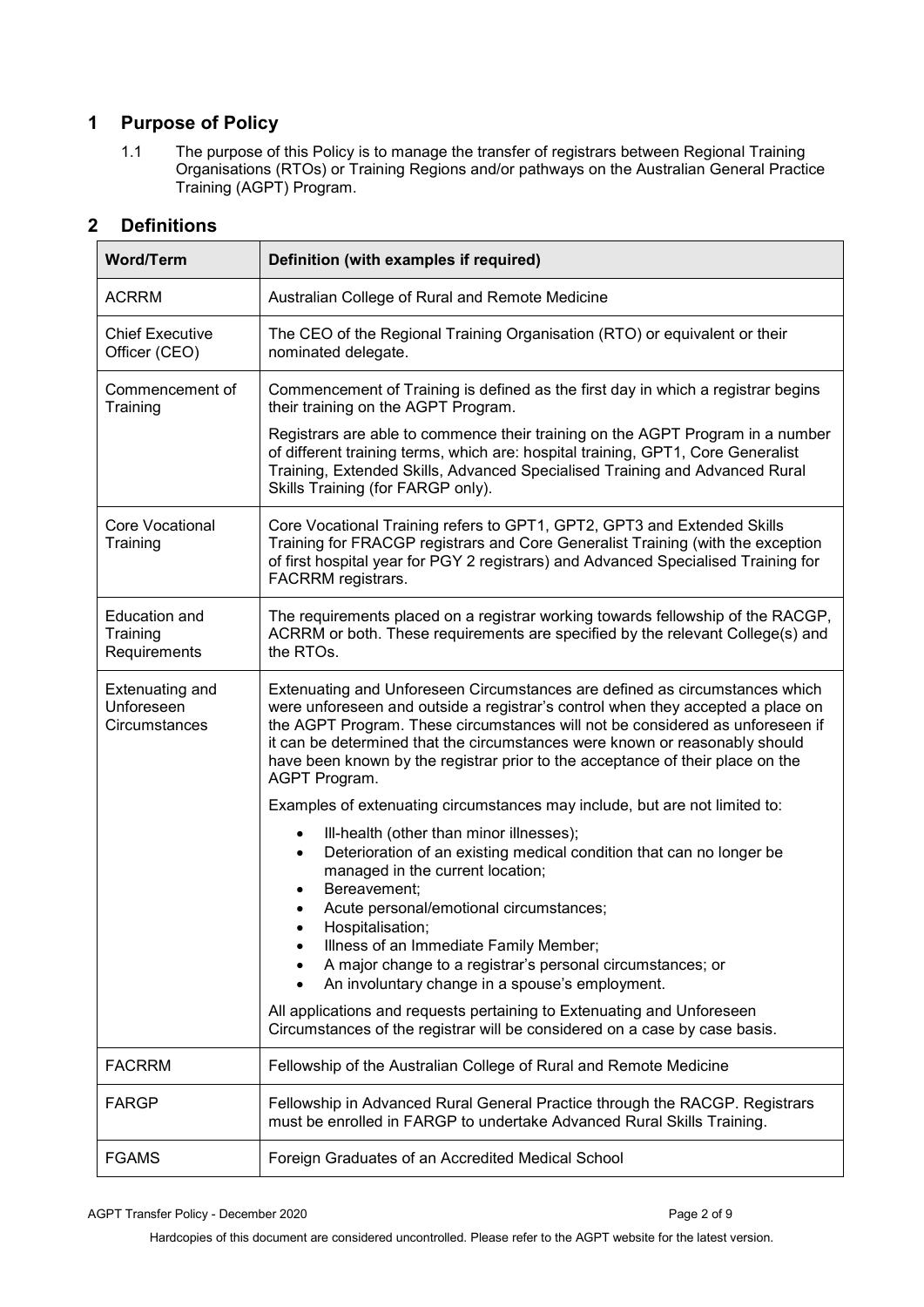| <b>Word/Term</b>           | Definition (with examples if required)                                                                                                                                                                       |
|----------------------------|--------------------------------------------------------------------------------------------------------------------------------------------------------------------------------------------------------------|
| <b>FRACGP</b>              | Fellowship of the Royal Australian College of General Practitioners                                                                                                                                          |
| Immediate Family<br>Member | Immediate Family Member means parents (mother, father, and step-parents),<br>siblings, spouse/partner/de facto/fiancé, child/children and anyone for whom the<br>registrar has primary carer responsibility. |
| Modified Monash<br>Model   | The Modified Monash Model (2019) (MMM (2019)) is a classification system that<br>categorises metropolitan, regional, rural and remote areas according to both<br>geographical remoteness and town size.      |
|                            | The MMM (2019) classification for any given area can be found by using the<br>locator tool on the Doctor Connect website.                                                                                    |
| OTD                        | <b>Overseas Trained Doctor</b>                                                                                                                                                                               |
| <b>RACGP</b>               | Royal Australian College of General Practitioners                                                                                                                                                            |
| <b>Relevant College</b>    | The GP College with which the registrar is enrolled - RACGP, ACRRM or both.                                                                                                                                  |
| <b>RIDE</b>                | Registrar Information Data Exchange - the information management system used<br>to record the training and education of registrars on the AGPT Program.                                                      |
| RPL                        | Recognition of Prior Learning                                                                                                                                                                                |
| <b>Training Region</b>     | A defined and agreed area in Australia within which an RTO is required to deliver<br>training to registrars enrolled on the AGPT Program.                                                                    |

#### <span id="page-2-0"></span>**3 Application and Scope**

- 3.1 This Policy applies to all registrars enrolled on the AGPT Program.
- 3.2 This Policy supersedes the previous *AGPT Transfer Policy 2020* and will come into effect as of 18 December 2020.
- 3.3 This Policy enables the Colleges and RTOs to manage the movement of registrars within the AGPT Program and registrar training and workforce obligations.
- 3.4 Requests for transfers can be for transfers between RTOs or Training Regions and/or between the general and rural pathways and may be temporary or permanent arrangements.
- 3.5 Requests for Category 1 transfers (between RTOs or Training Regions) are to be approved by the RTO(s) involved. Approval by the Relevant College is not required.
- 3.6 Requests for Category 2 transfers (rural to general pathway only) will require the support of the RTO and final approval by the Relevant College.

#### <span id="page-2-1"></span>**4 Policy Principles**

- 4.1 Registrars are expected to remain with their allocated RTO or Training Region for the duration of their training.
- 4.2 Registrars are expected to work with their RTO to secure a training placement within their RTO's Training Region.
- 4.3 This Policy details the provisions that allow registrars to apply for a transfer, if needed, due to Extenuating and Unforeseen Circumstances or to address identified career, training and/or educational requirements not available within their allocated pathway and/or Training Region.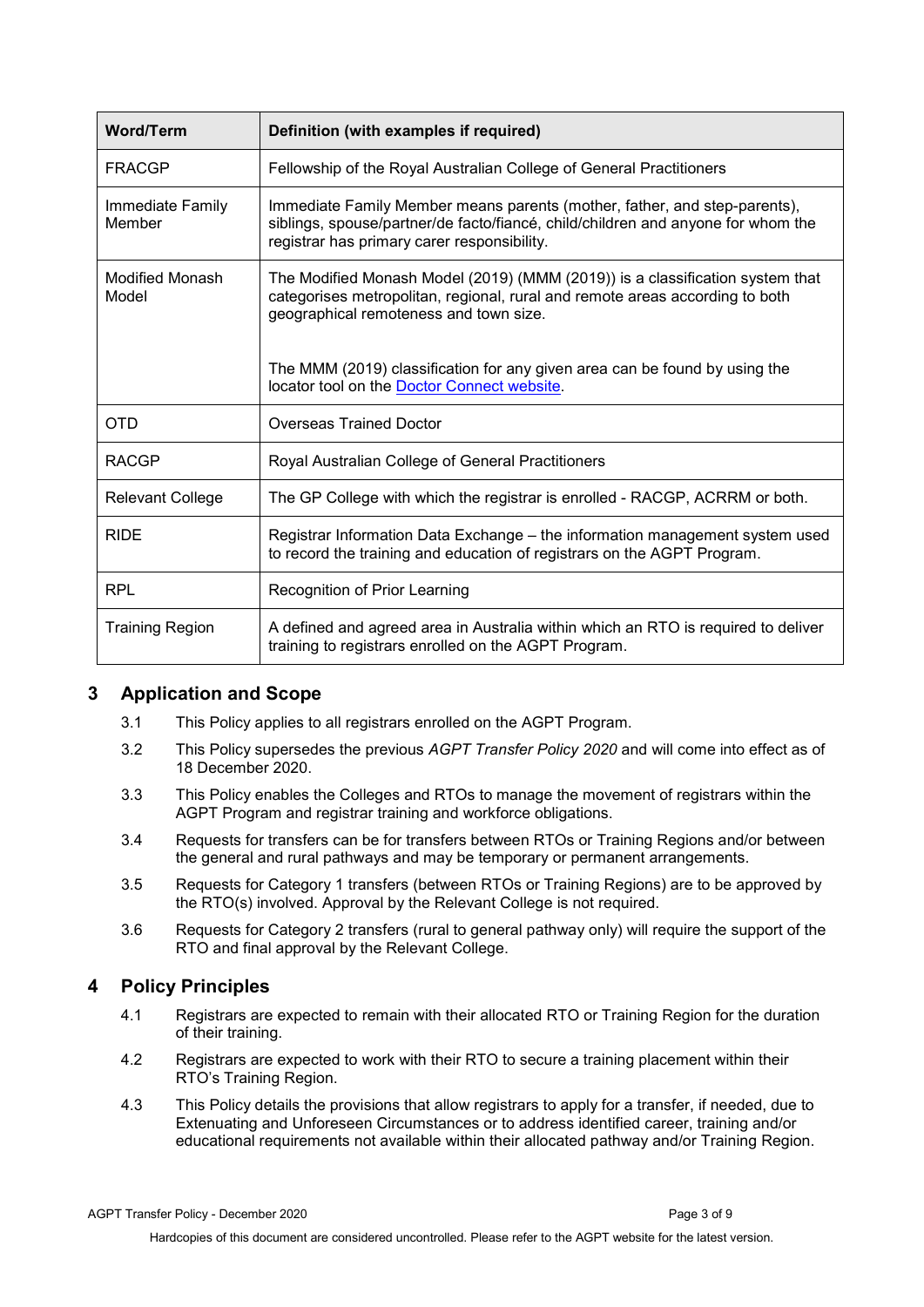- 4.3.1 Transfers to address identified career, training and/or educational requirements must be approved by the RTO's Director of Training and documented in the registrar's learning plan.
- 4.4 Registrars are not automatically entitled to a transfer.
- 4.5 Transfers can be approved for the remaining balance of training (permanent) or for a specified period (temporary).
- 4.6 Registrars must apply on the appropriate form to their RTO for all applications for transfers and all relevant supporting documentation needs to be provided with the transfer application.
- 4.7 All applications for transfer between RTOs need to be signed and approved by both the current RTO and requested RTO.
- 4.8 All applications for a transfer between Training Regions operated by the same RTO need to be signed and approved by the CEO of the RTO in those Training Regions.
- 4.9 RTOs must apply on behalf of registrars to the Relevant College for Category 2 transfers from the rural pathway to the general pathway.
- 4.10 All applications for transfer from the rural pathway to the general pathway must be signed by the RTO CEO prior to being submitted to the Relevant College.

#### <span id="page-3-0"></span>**5 Categories of Transfer**

- 5.1 Category 1 Transfers between RTOs and/or Training Regions.
- 5.2 Category 2 Transfers between pathways.
- 5.3 Category 3 Australian Defence Force (ADF) registrar transfers.
	- 5.3.1 Further information regarding transfers for ADF registrars to meet ADF service requirements can be found in the *AGPT Australian Defence Force Registrars Policy 2020*.

#### <span id="page-3-1"></span>**6 Category 1 – Between RTOs or Training Regions**

- 6.1 Registrars may apply for a transfer between RTOs or Training Regions if:
	- 6.1.1 There is an identified career and/or education and training need, approved by their RTO's Medical Educator or Director of Training, and all options to undertake training within their Training Region have been exhausted; or
	- 6.1.2 The registrar or an Immediate Family Member have Extenuating and Unforeseen Circumstances; or
	- 6.1.3 The RTO is unable to match the registrar to an appropriate Training Facility.
- 6.2 Applications for a transfer between RTOs or Training Regions must be considered and approved by the CEOs of the RTOs involved.
- 6.3 The following is the process for registrars seeking transfers between RTOs:
	- 6.3.1 The registrar must complete the AGPT Application Transfer between RTOs or Training Regions and submit it, along with all relevant supporting documentation and/or evidence, to their RTO.
	- 6.3.2 The RTO will assess the application and, if they agree to the transfer, make contact with the registrar's requested RTO to negotiate the transfer.
	- 6.3.3 If the requested RTO agrees to the transfer, the application will need to be signed by both the current RTO's CEO and the requested RTO's CEO and the terms of the transfer negotiated.
		- 6.3.3.1 Transfers must be negotiated on the full disclosure of information between the two RTOs involved.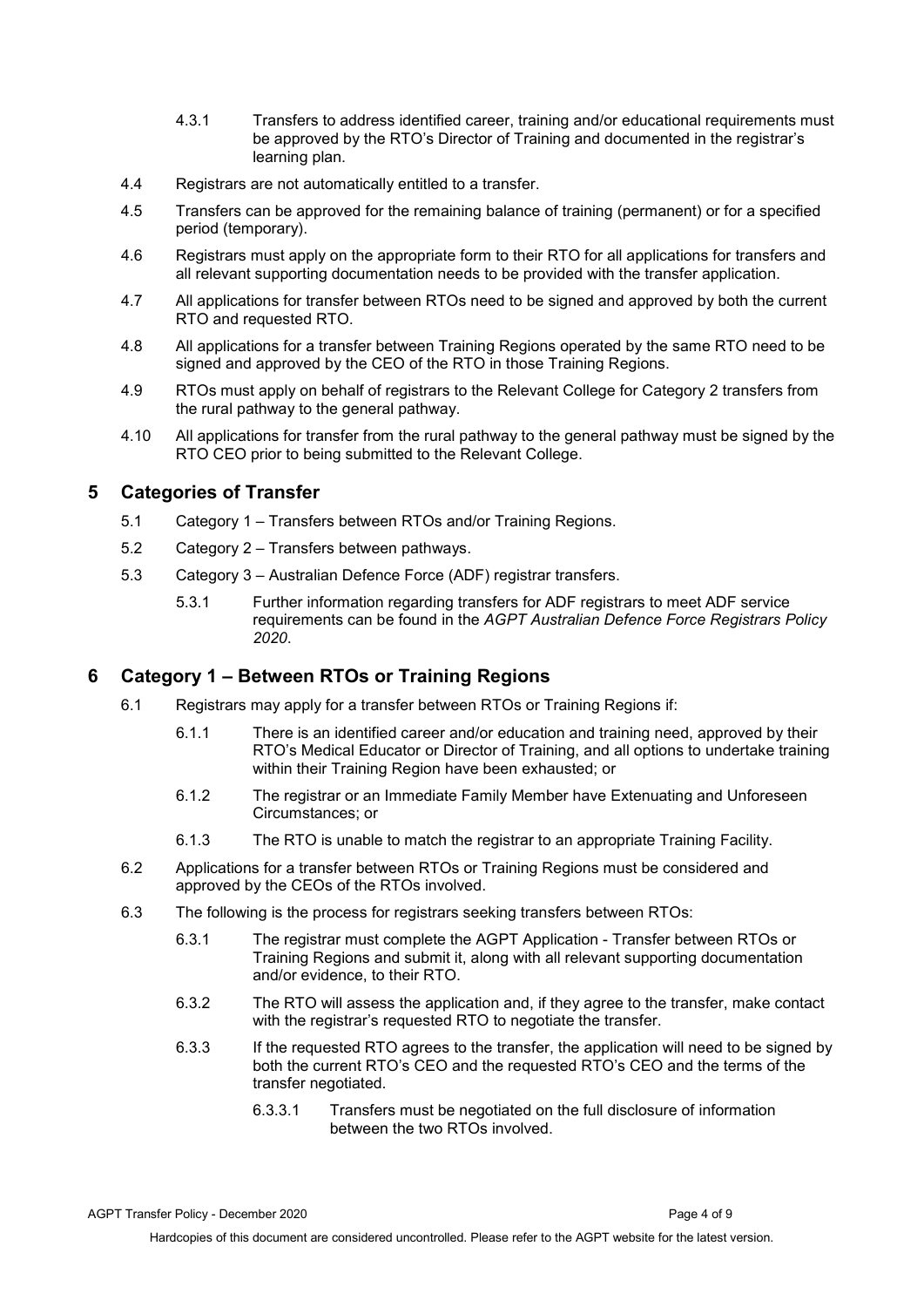- 6.3.4 Once the transfer has been negotiated and approved by both the current RTO's CEO and the requested RTO's CEO, the current RTO will need to advise the registrar.
- 6.3.5 Registrars should be notified of the outcome of requests for transfer between RTOs within 20 business days of receipt of a complete application by their current RTO.
	- 6.3.5.1 If an RTO declines a requested transfer into their RTO or Training Region from a registrar enrolled in another RTO or Training Region, the declining RTO must provide a letter to the registrar, via their current RTO, specifying why their requested transfer was declined.
- 6.3.6 If registrars are not satisfied with the outcome of the application for transfer between RTOs, they can lodge an appeal with their current RTO through their dispute resolution and appeals process.
	- 6.3.6.1 Registrars cannot lodge an appeal against an RTO if they are not enrolled in that RTO's training program.
		- 6.3.6.1.1 This means that registrars are unable to appeal the decision of their requested RTO to not accept their application to transfer from their current RTO or Training Region.
		- 6.3.6.1.2 This includes instances where the registrar is on an approved temporary transfer and then requests a permanent transfer to remain with the RTO to which they temporarily transferred.

#### <span id="page-4-0"></span>**7 Category 2 – Transfers Between Pathways**

- 7.1 General to Rural pathway
	- 7.1.1 Registrars training on the general pathway of the AGPT Program do not require a transfer in order to train in a Modified Monash Model (2019) (MMM (2019)) 2-7 location.
	- 7.1.2 Registrars training on the general pathway are able to train in facilities in MMM (2019) 1-7 locations if available in their Training Region.
- 7.2 Rural to General pathway
	- 7.2.1 Registrars on the rural pathway are generally required to undertake all of their training in facilities located in MMM (2019) 2-7 locations.
	- 7.2.2 Where registrars need to undertake their Extended Skills (for FRACGP), Advanced Specialised Training (for FACRRM), or Advanced Rural Skills Training (for FARGP), RTOs may approve registrars temporarily training in an MMM (2019) 1 location. Upon completion of the training term, rural pathway registrars are expected to return to MMM (2019) 2-7 placements. A transfer from the rural pathway to the general pathway is not required in this instance.
		- 7.2.2.1 For the purpose of this Policy, Extended Skills, Advanced Specialised Training, or Advanced Rural Skills Training, must be a skills training term (for example, obstetrics or anaesthetics) and not a further general practice term. Registrars seeking to undertake these skills terms as a general practice term can do so, but will not be able to be placed in a major city, MMM (2019) 1 location, practice unless they are granted an approved transfer to the general pathway by the Relevant College.
		- 7.2.2.2 Clause 7.2.2.1 does not alter the definition of Extended Skills as specified by the RACGP.
		- 7.2.2.3 For registrars subject to Section19AB of the *Health Insurance Act 1973* and who require access to the Medicare Benefits Schedule, a Section 19AB exemption will be required before they can be approved to train in an MMM (2019) 1 location.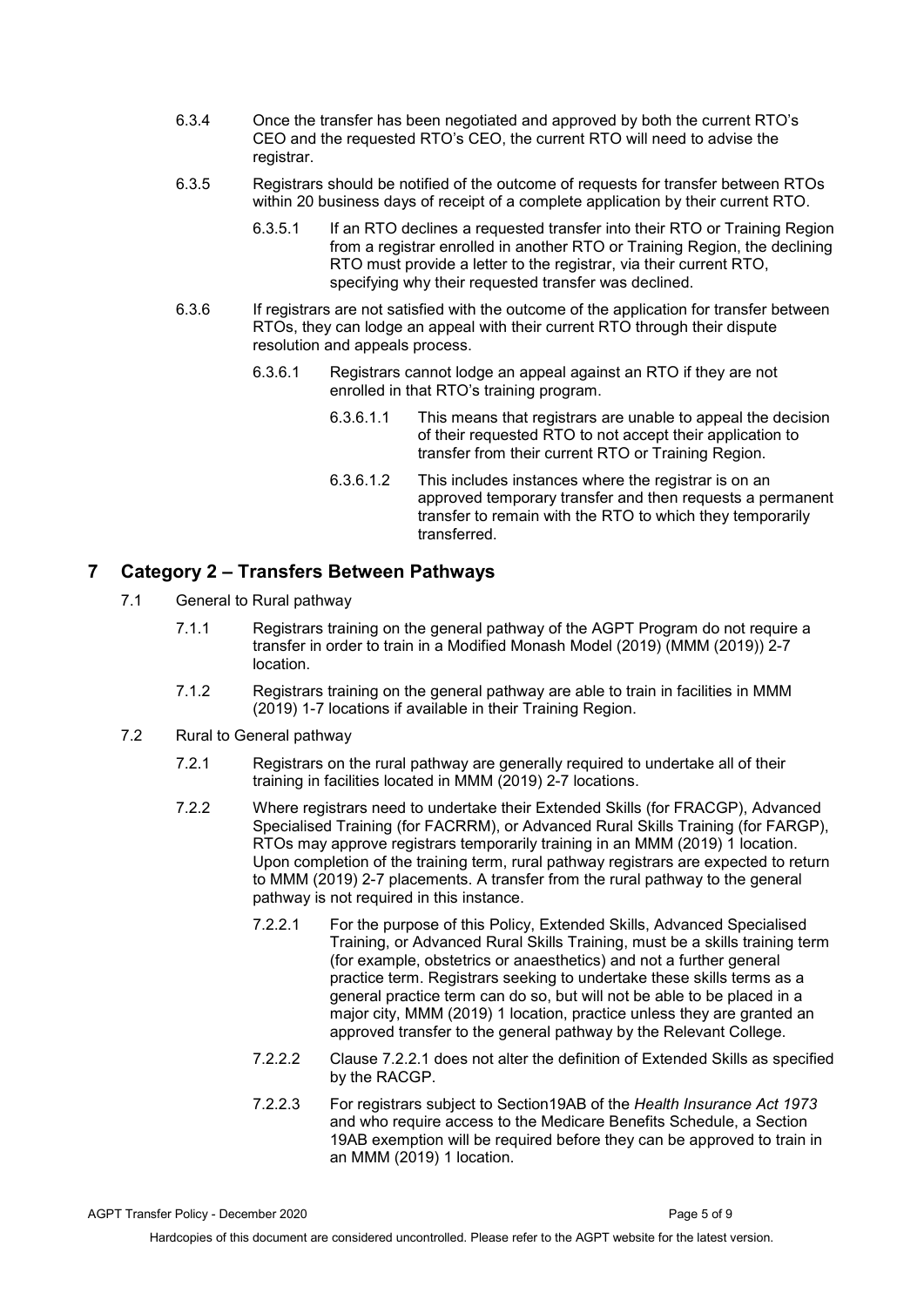- 7.2.2.4 In order for an RTO to approve the registrar undertaking their Extended Skills, Advanced Specialised Training and/or Advanced Rural Skills Training terms on a temporary basis in an MMM (2019) 1 location, all options for rural placements within their Training Region must have been exhausted and the requirements under Section 19AB of the *Health Insurance Act 1973* must have been met (where applicable).
- 7.2.3 If a rural pathway registrar has circumstances that require them to train on the general pathway rather than the rural pathway, they can apply, through their RTO to the Relevant College for a transfer to the general pathway if:
	- 7.2.3.1 They have an identified career and/or Education and Training Requirement (excluding their Extended Skills, Advanced Specialised Training and/or Advanced Rural Skills terms) approved by their RTO and all options to undertake training in an MMM (2019) 2-7 location within their Training Region have been exhausted;
	- 7.2.3.2 They, or an Immediate Family Member, have Extenuating and Unforeseen changes to their personal circumstances; and
	- 7.2.3.3 The registrar or an Immediate Family Member have an unforeseen medical condition that precludes them from being adequately or safely managed in the rural location in which they are based.
- 7.2.4 Applications for a Section 19AB exemption, to support pathway transfers, are to be forwarded to the Department of Health at [19AB@health.gov.au.](mailto:19AB@health.gov.au) The Department of Health has a 28 day statutory period to assess all Section 19AB exemption requests from registrars seeking an exemption to support their pathway transfer request.
- 7.2.5 Applications for a transfer from the rural pathway to the general pathway need to be submitted to the Relevant College by the RTO for consideration and must be signed by the RTO's CEO. Applications can be made by submitting a completed AGPT Application – Pathway Transfer to the Relevant College via email as follows:
	- 7.2.5.1 For ACRRM the application should be sent to [training@acrrm.org.au;](mailto:training@acrrm.org.au) and
	- 7.2.5.2 For RACGP the application should be sent to [AGPTadmin@racgp.org.au](mailto:AGPTadmin@racgp.org.au)
- 7.2.6 The Relevant College will notify the RTO of the outcome of a transfer application within 20 business days of the receipt of a complete application. The RTO will then notify the registrar of the outcome.
- 7.2.7 If the registrar is not satisfied with the outcome of the application for transfer from the rural pathway to the general pathway, they can lodge an appeal with the Relevant College as per the process specified in the *AGPT Appeals Policy 2020*.
- 7.3 Section 19AB and Pathway Transfers
	- 7.3.1 Registrars who are subject to Section 19AB of the *Health Insurance Act 1973* are required to undertake all of their training in an MMM (2019) 2-7 location unless they are granted a Section 19AB exemption.
	- 7.3.2 Registrars who are granted an exemption under Section 19AB of the *Health Insurance Act 1973,* or who have completed their ten year moratorium, are not automatically entitled to transfer to the general pathway. The transfer application will still need to be considered by the Relevant College and meet the conditions for transfer specified in Clause 7.2.3 above.

#### <span id="page-5-0"></span>**8 Transfers During the First Six Months of Training**

- 8.1 Transfers between RTOs or Training Regions, or from the rural pathway to the general pathway of the AGPT Program will generally not be approved for registrars prior to the Commencement of Training or within six calendar months from the Commencement of Training.
- 8.2 Transfers during the first six calendar months of training may only be considered in Extenuating and Unforeseen Circumstances or to address RTO capacity issues.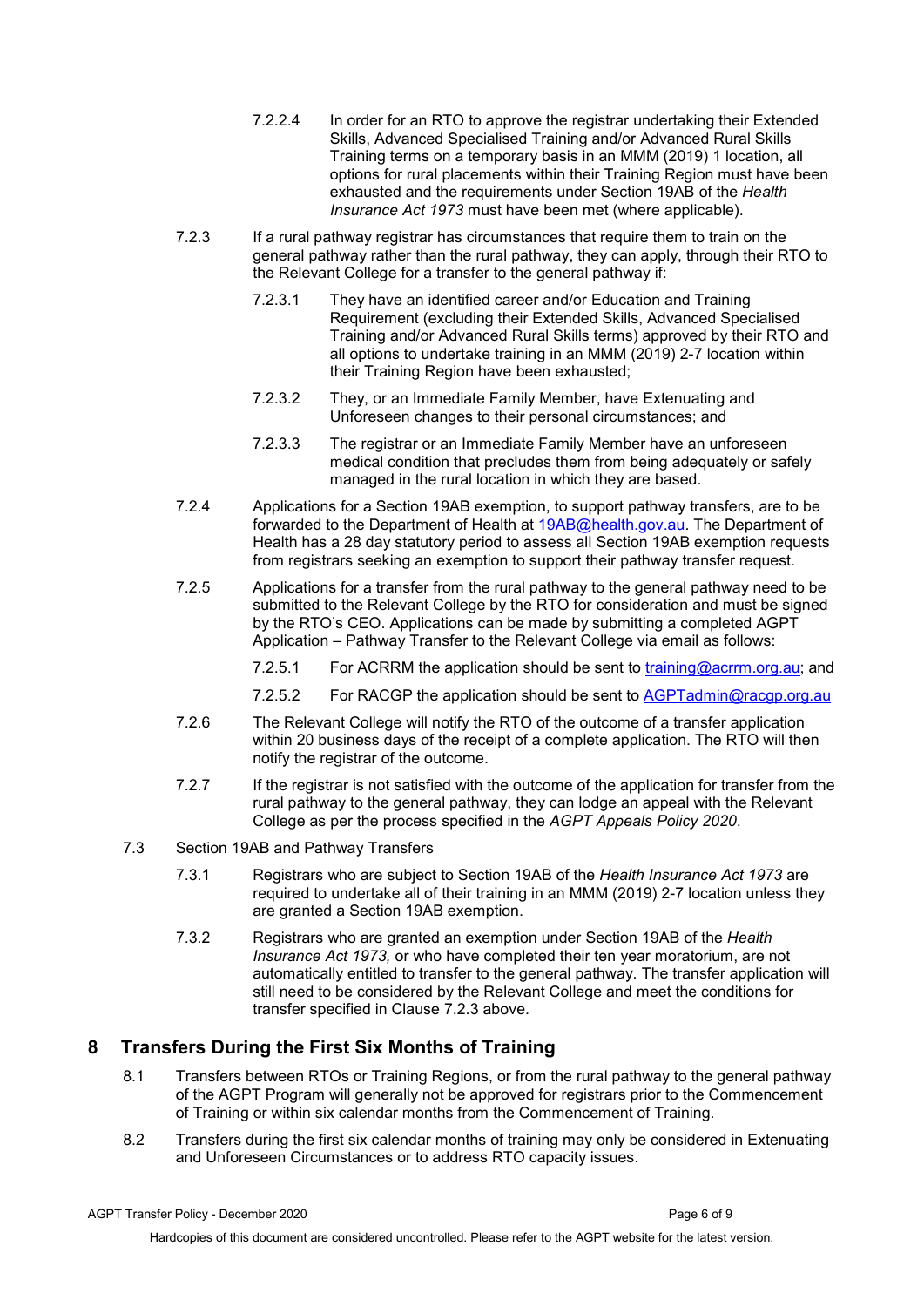#### <span id="page-6-0"></span>**9 Where Transfers Are Not Required**

- 9.1 Transfers are not required for vocational hospital rotations such as Hospital Training (FRACGP) or Core Generalist Training; first hospital year for PGY 2 registrars (FACRRM).
- 9.2 Transfers are not required for Extended Skills hospital based rotations (FRACGP) provided there is an agreement between RTOs and a 3GA provider number is not required for the placement.
- 9.3 Transfers between pathways are not required for rural pathway registrars seeking to undertake Extended Skills, Advanced Specialised Training and/or Advanced Rural Skills Training provided it is in accordance with Clause 7.2.2 of this Policy.

#### <span id="page-6-1"></span>**10 Requirements for Transfer Applications**

- 10.1 The following requirements apply to all transfer applications:
	- 10.1.1 Transfer applications must be complete, on the correct form and include the agreed start and end date (if applicable) of the transfer;
	- 10.1.2 Transfer applications must not be retrospective;
	- 10.1.3 All relevant supporting documentation and evidence must be included with the transfer application;
	- 10.1.4 RTOs are responsible for determining the terms and conditions of the proposed transfer, including any funding or Education and Training Requirements;
	- 10.1.5 Transfers must be negotiated on the full disclosure of information between the two RTOs involved (for a transfer between RTOs); and
	- 10.1.6 Registrar training records must be as complete as possible and provided to the receiving RTO prior to the commencement of a transfer taking place. Registrar training records must be completed within 20 business days of the transfer taking place.
- 10.2 RTOs and the Relevant College will only consider transfer applications that:
	- 10.2.1 Are completed in full on the correct form;
	- 10.2.2 Signed by the registrar;
	- 10.2.3 Have all supporting documentation and evidence attached; and
	- 10.2.4 Are signed and supported by the relevant RTO CEO(s).

#### <span id="page-6-2"></span>**11 Roles and Responsibilities**

- 11.1 Registrars are responsible for:
	- 11.1.1 Submitting all applications for transfers to their RTO on the correct form including all relevant supporting documentation;
	- 11.1.2 Ensuring that the transfer application form is completed in full and signed; and
	- 11.1.3 Responding to requests for additional information from their RTO or, if applicable, the Relevant College.
- 11.2 RTOs are responsible for:
	- 11.2.1 Checking the registrar's transfer application form and ensuring that it is complete;
	- 11.2.2 Forwarding the completed form and supporting documents to the requested RTO for consideration where applicable;
	- 11.2.3 Ensuring that the CEO(s) of the RTO(s) involved in the transfer are aware of the Extenuating and Unforeseen Circumstances at the time of approving the transfer;
	- 11.2.4 Determining the terms and conditions of the proposed transfer, including any funding or education and training arrangements;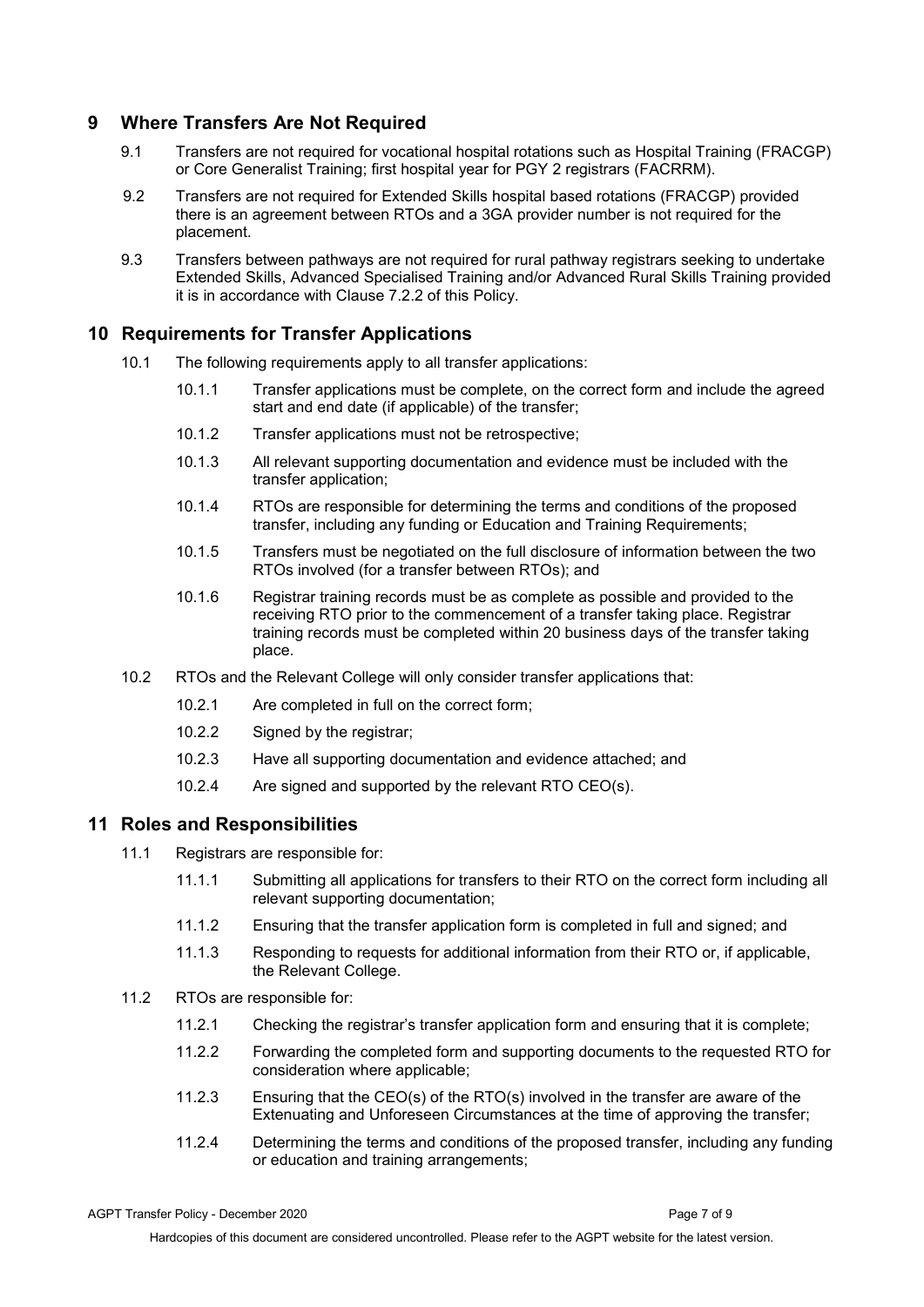- 11.2.5 Ensuring that registrar training records are complete and provided to the receiving RTO prior to commencement of a transfer taking place where applicable;
- 11.2.6 Ensuring full disclosure of information when negotiating a transfer where applicable;
- 11.2.7 Sending all applications for transfers from the rural to general pathway to the Relevant College for consideration and approval;
- 11.2.8 Advising registrars of the outcomes of their applications for transfer;
- 11.2.9 Providing registrars, via their current RTO, a letter detailing the reasons why a requested transfer into their RTO or Training Region from registrars in another RTO or Training Region was declined;
- 11.2.10 Advising the Relevant College of the details of approved transfers between RTOs and/or Training Regions; and
- 11.2.11 Emailing all approved transfers to **[AGPTReporting@health.gov.au](mailto:AGPTReporting@health.gov.au) within 20** business days of approval so that RIDE can be updated.
- 11.3 The Relevant College is responsible for:
	- 11.3.1 Assessing applications and notifying RTOs of the outcome of the requested transfers from the rural pathway to the general pathway within 20 business days of receipt of a complete application.
- 11.4 The Department of Health is responsible for:
	- 11.4.1 Entering all approved transfers into RIDE; and
	- 11.4.2 Assessing Section 19AB exemption requests for pathway transfer requests within the statutory 28 day period.

#### <span id="page-7-0"></span>**12 Compliance and Monitoring**

- 12.1 The following will be monitored by the Relevant College:
	- 12.1.1 The number of registrars on Category 1 transfers;
	- 12.1.2 The number of registrars on Category 1 transfers, prior to the Commencement of Training;
	- 12.1.3 The number of registrars on Category 2 transfers; and
	- 12.1.4 The number of registrars on Category 3 transfers.

#### <span id="page-7-1"></span>**13 Related Documents**

- 13.1 *AGPT Program Policies 2020 Overarching Document*
- 13.2 *AGPT Australian Defence Force Registrars Policy 2020*
- 13.3 *AGPT Academic Post Policy 2020*
- 13.4 *AGPT Appeals Policy 2020*
- 13.5 *AGPT Program Leave Policy 2020*
- 13.6 *AGPT Rural Generalist Policy 2020*
- 13.7 *AGPT Training Obligations Policy 2020*
- 13.8 *AGPT Training Region Policy 2020*
- 13.9 AGPT Application Pathway Transfer
- 13.10 AGPT Application Transfer between RTOs or Training Regions
- 13.11 *Health Insurance Act 1973*